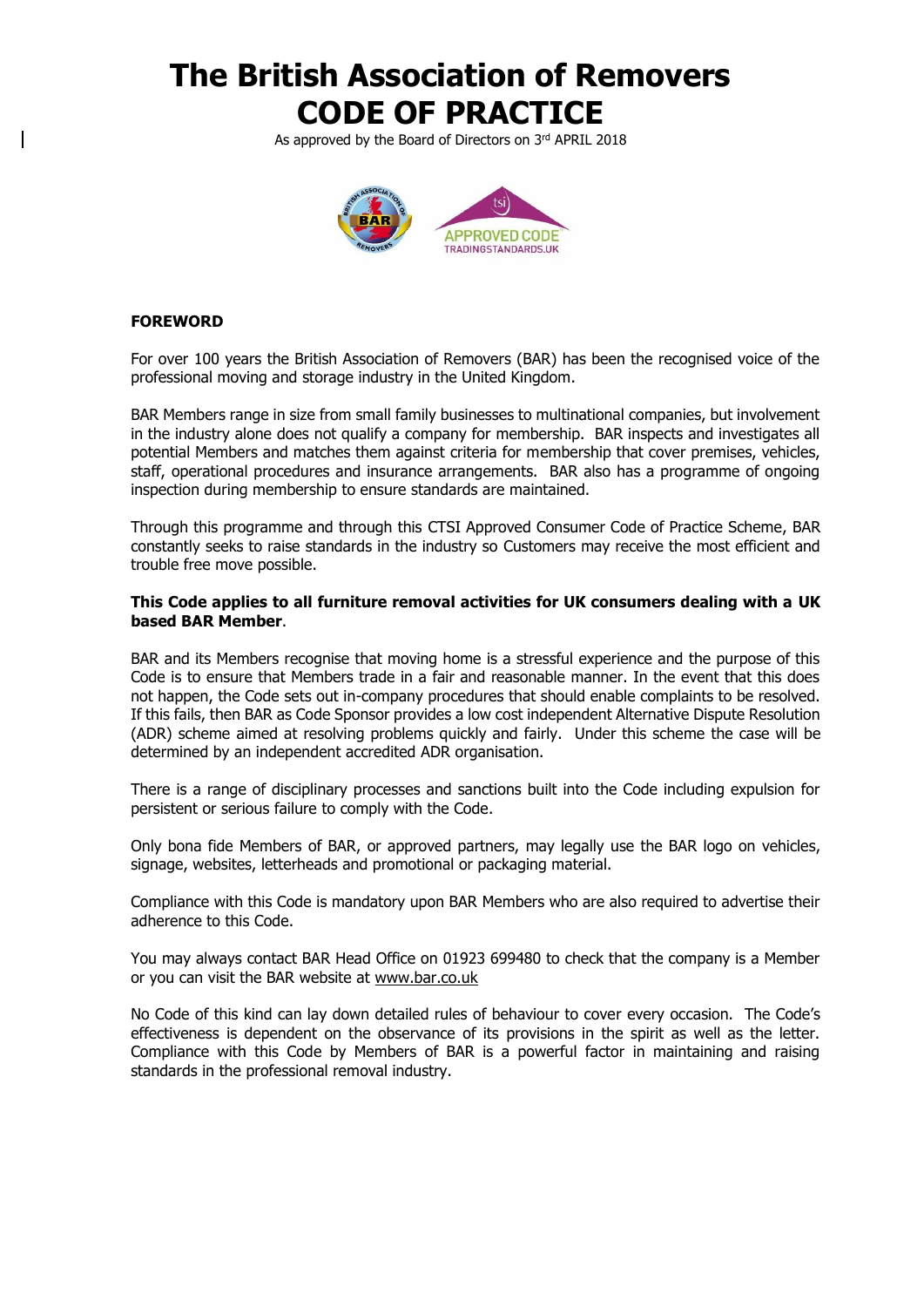As approved by the Board of Directors on 3rd APRIL 2018

**Compliance with this Code is mandatory upon all UK based BAR Members engaged in all furniture removal activities for private individuals.**

**Nothing contained in this Code affects the contractual or statutory rights of the Member or the Customer. For further information about your statutory rights contact your local authority Trading Standards Department or Citizens Advice Bureau 'Advice guide' service by visiting [www.adviceguide.org.uk.](http://www.adviceguide.org.uk/)**

#### 1. **STANDARD OF SERVICE**

Members must be clear and open in their dealings with Customers. They must not knowingly misrepresent facts to a Customer concerning any aspect of a removal transaction. Members must behave at all times with honesty and integrity in all their dealings with their Customers and the general public. (e.g. by providing Customers with clear information, avoiding making additional charges for "hidden extras", and acting fairly and responsibly when dealing with reasonable Customer concerns)

Members shall maintain a high standard of service to Customers, trade fairly and responsibly and shall not conduct their business in any manner that would bring the Association or its Members into disrepute.

Members shall:

- 1.1 Safely handle and adequately protect Customers' effects for transport and/or storage to minimise the possibility of accidental damage.
- 1.2 Comply with all relevant statutory and regulatory requirements (see Annex) and ensure that their staff are aware of the requirements relevant to their jobs.
- 1.3 Carry out an accurate assessment of the work required and provide fixed price written Quotations without charge.

Quotations shall include a clear description of the work to be undertaken through the use of a service specification or equivalent.

If the items to be moved have been identified by way of a list, then the Member must make it clear that the quotation applies only to the removal or storage of those items listed.

- 1.4 Provide relevant advice and information to the Customer free of charge prior to, during and after the removal takes place.
- 1.5 Ensure that all staff are sensitive to the needs of, and offer additional help to vulnerable Customers, e.g. those for who English is not their first language, those with reading difficulties, or the physically disabled.
- 1.6 Ensure that all employees are fully aware of the terms of the Code relevant to them and that they play their part in ensuring that the Member complies with the Code.
- 1.7 Ensure that all Customers are made aware of the Code of Practice and the Member's mandatory adherence to it. This should be by distribution of a BAR Code leaflet or Member's own company literature.
- 1.8 Comply with BAR requirements for the independent monitoring of Customer satisfaction.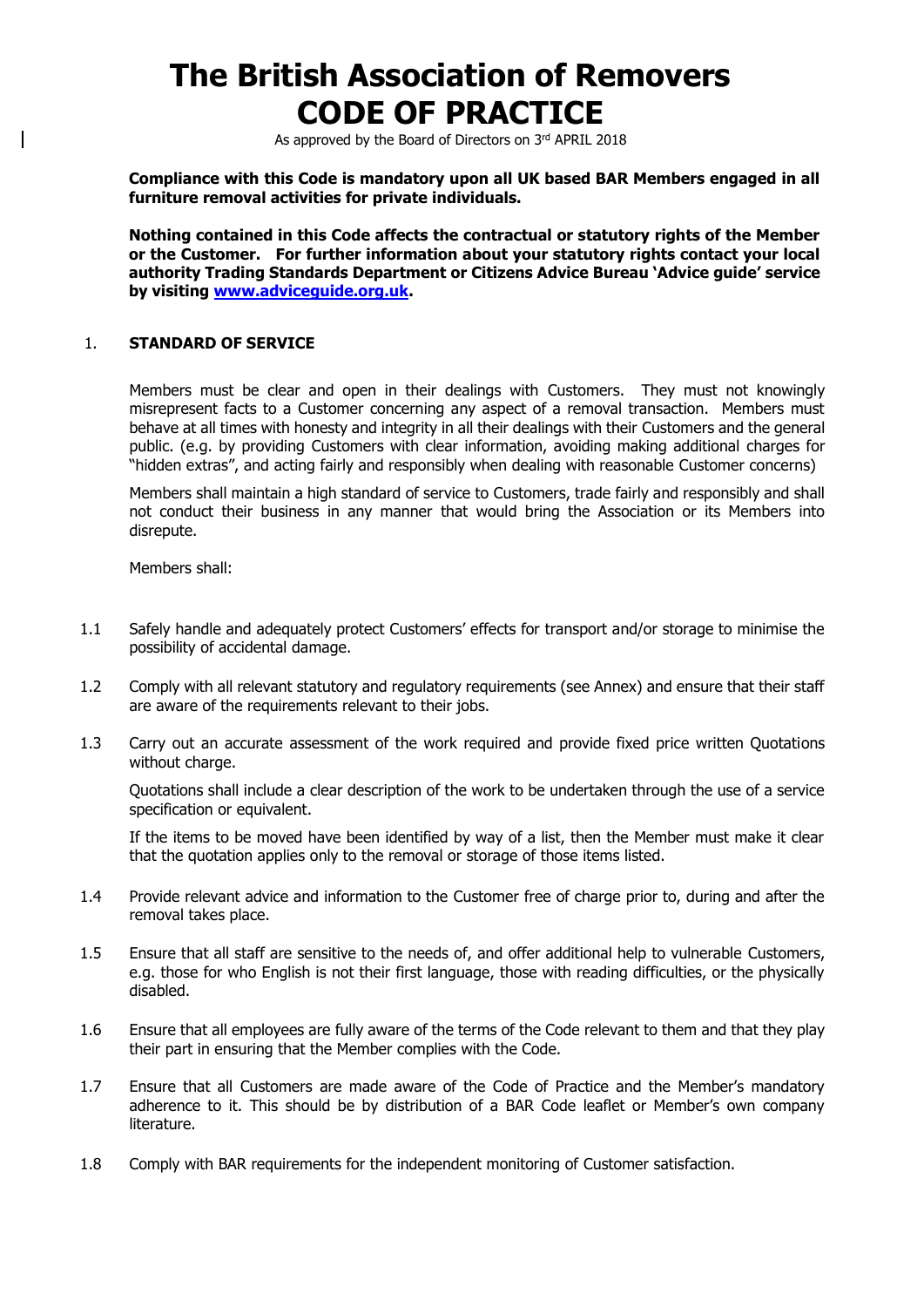As approved by the Board of Directors on 3rd APRIL 2018

1.9 Not refuse to release goods for which they have no contractual liability and where no legal right (lien) exists whilst acting as a subcontractor or destination agent.

### 2 **ADVERTISING**

- 2.1 All advertising and marketing material must be clear, legal and truthful. It must not be misleading, for example by containing false statements, concealing or leaving out important facts, promising to do something there is no intention of doing, or creating a false impression even if everything stated is literally true. It must be compliant with all relevant UK legislation (see Annex).
- 2.2 Where a Member uses an additional or alternative trading name all advertising and marketing material must clearly show the link or relationship with the Member.
- 2.3 Advertisements and marketing material shall display the Member's BAR membership number in conjunction with the BAR logo.

### 3 **THE CONTRACT**

Members shall provide the Customer with a clear description of the services to be delivered (The Quotation) and use fair and plain contract conditions which clearly set out the rights and obligations of each party. [BAR publishes model Terms & Conditions which are available for use by Members]

The Contract issued by the Member must comply with the Consumer Rights Act 2015 The Contract must:

- 3.1 Show the name and address of the Member
- 3.2 Describe the services to be provided for the price(s) quoted, and identify clearly those services which are excluded e.g. onward delivery following a period of storage.
- 3.3 Provide clear information on the removal plan, itinerary or schedule, especially in respect of timings where a part load or groupage service is applicable.
- 3.4 Describe the terms of payment.
- 3.5 Identify the circumstances under which any additional charges may arise, e.g. storage and redelivery charges when initial delivery cannot be made for reasons beyond the control of the remover.
- 3.6 Draw the Customer's attention to any services which the Customer might expect to be offered but which would not normally be provided by the remover (e.g. disconnection and/or reconnection of kitchen and other household appliances; taking down and re-hanging curtains; clearing out cellars, lofts and attics; dismantling and/or erecting bedroom and kitchen furniture, children's climbing frames, greenhouses, garden sheds, etc).
- 3.7 Provide the Customer with a copy of the full contract Terms & Conditions and in particular draw the Customers' attention to those clauses relating to cancellation/postponement rights and charges, limits of liability and the time limit for making claims.
- 3.8 Provide clear information to Customers regarding the provisions for protecting and refunding prepayments and deposits.
- 3.9 Incorporate an Acceptance form for the Customer's written agreement to the costs and services defined in the Quotation, and to the Terms and Conditions of the Contract.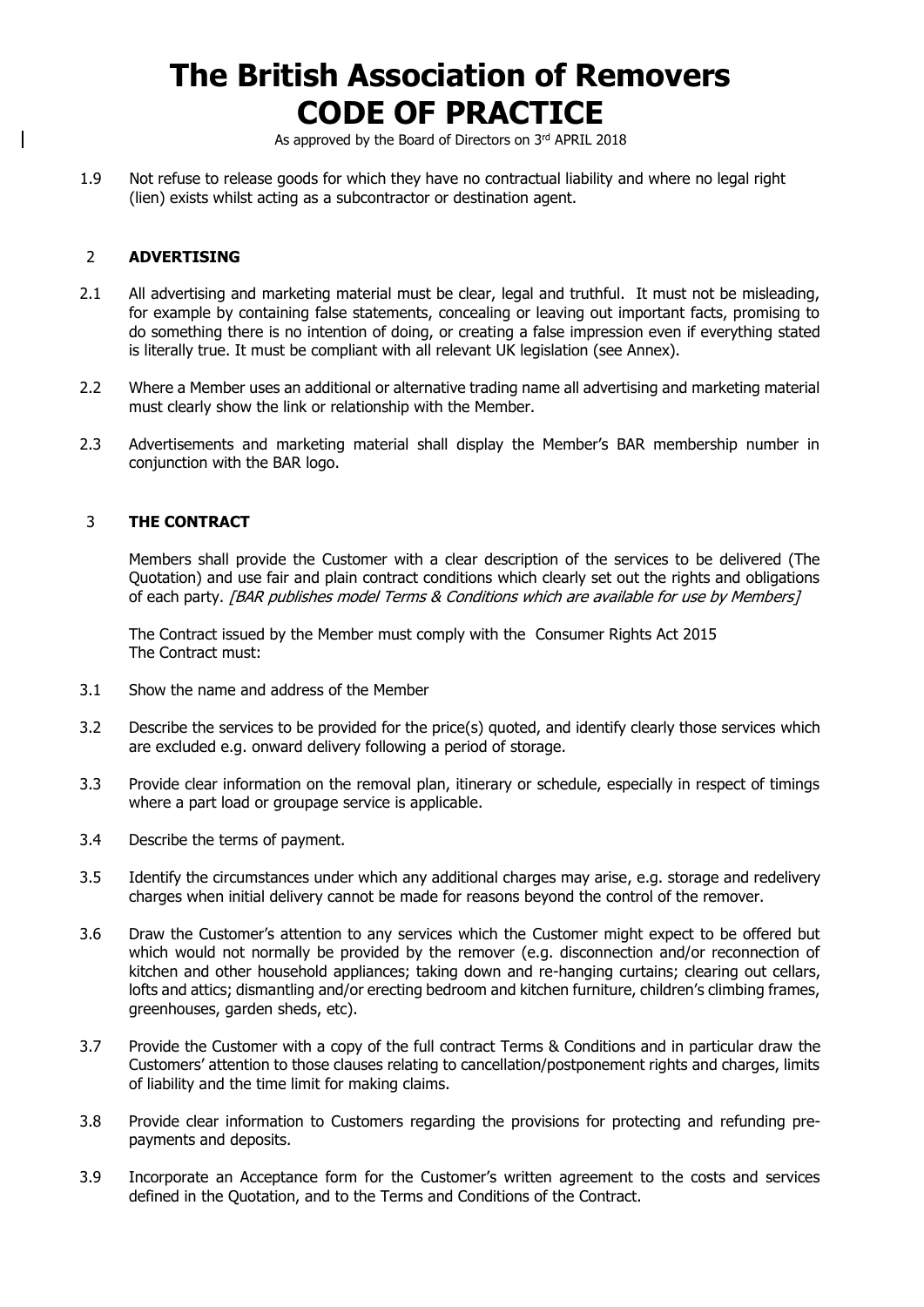As approved by the Board of Directors on 3rd APRIL 2018

### 4 **INSURANCE & OTHER PROTECTION OPTIONS**

All BAR Members must offer to their Customers EITHER:

a) Insurance against loss or damage to household goods and personal effects

OR

b) Other protection options

#### 4.1 **a) Insurance**

If the Member makes an insurance sale or offer such insurance must meet the Minimum Standards of Insurance set by the Association

### 4.2 **b) Other protection options**

If insurance cover is not offered or arranged as above then, subject to a declaration of value by the Customer, the Member must accept liability under the terms of the Removal Contract. The Member must itself have in place insurance sufficient to meet such liability as specified in the Minimum Standards of Liability Insurance set by the Association. (available upon request).

4.3 Members shall have in place Public Liability insurance to the level set by the Association.

#### 5. **PREMISES AND RESOURCES**

#### 5.1 **Vehicles and Equipment**

Vehicles used should be presentable, roadworthy and suitable for removal work. Equipment must be suitable and adequate for the work undertaken.

#### 5.2 **Offices and Warehouses**

- 5.2.1 Members shall operate from an established commercial place of business and comply in full with all regulations.
- 5.2.2 Members shall have a dedicated and well maintained office area with reasonable access for the Customer.

#### 5.3 **Staff**

- 5.3.1 All staff employed, contracted or hired by the Member shall be presentable, polite and reliable.
- 5.3.2 An induction programme shall be in place for all staff.
- 5.3.3 All staff shall be suitably qualified by means of an initial period of relevant training or adequate professional experience.
- 5.3.4 A continuing training programme shall be in place.
- 5.3.5 The company shall maintain a written record of the training undergone by each employee, including safety related training.
- 5.3.6 Where temporary staff are used, Members shall ensure that they are suitably qualified and/or supervised by full time employees.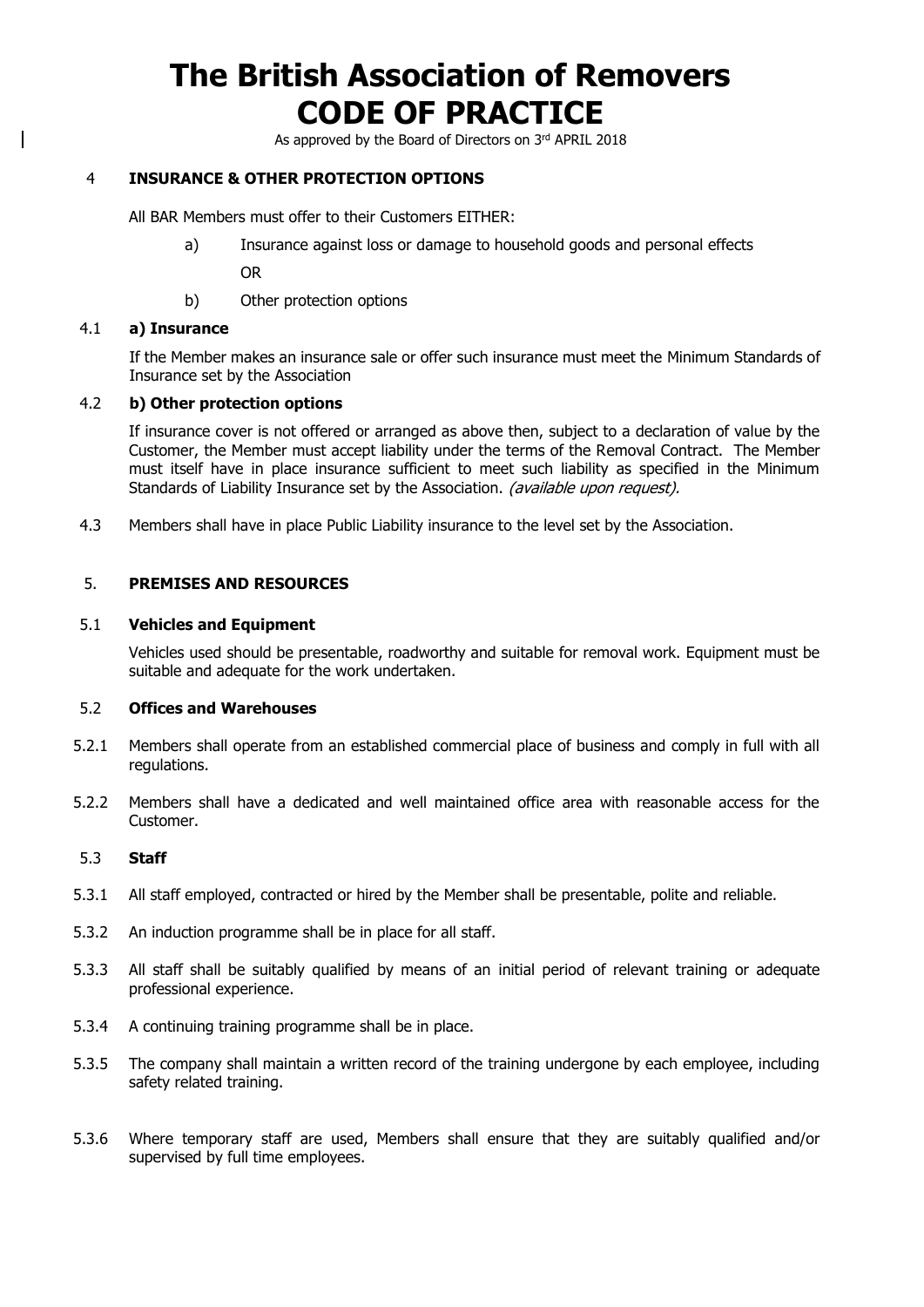As approved by the Board of Directors on 3rd APRIL 2018

#### 5.4 **Packing: Method and Materials**

Packing materials and method used shall be suitable for the purpose required. Environmentally friendly, disposable materials should be used wherever possible, and in appropriate quantities for the protection and safe transport of the goods to be moved.

#### 5.5 **Inventories and receipts**

- 5.5.1 For consignments accepted for storage, and/or international removals (excluding European removals by road), the Member shall provide, as agreed with the Customer, either a detailed inventory or receipt.
- 5.5.2 All consignments stored must be adequately identified and stored in such a manner as to protect them from damage, pilferage and confusion with other consignments.

### 6 **CANCELLATION OR SIGNIFICANT ALTERATION BY MEMBER**

The Member shall not cancel or significantly alter services previously confirmed in writing by the Member unless it is necessary to do so as a result of reasons beyond the Member's reasonable control, such as war or threat of war, riot, civil strife, terrorist activity, natural or nuclear disaster, fire or adverse weather conditions.

- 6.1 The Member shall agree and confirm in writing to the Customer a timetable and description of services to be provided, and if for any reason these are significantly altered by the Member the Member shall give the Customer as much notice as possible of the changes.
- 6.2 Other than for reasons beyond the Member's reasonable control, if a Member does cancel services previously confirmed in writing, and for which a formal contract exists, the Customer shall be informed without delay and paid within 5 working days of the date of notification

EITHER:

- If the cancellation occurs more than 10 working days before the agreed date for the work, a refund of 100% of all monies paid
- If the cancellation occurs within 10 working days or less before the agreed date for the work, a refund of 150% of all monies paid with the exception of any VAT or insurance charge that exceeds that shown on the original removal quotation

OR

- If monies have not been paid, the Member shall pay all reasonable costs incurred by the Customer as a direct result of the cancellation
- 6.3 If a Member does make a significant alteration to the agreed timetable or services within 10 working days of the agreed date for the work, the Customer shall be informed without delay and given the choice of one of the following:
	- accepting the alteration.
	- cancelling the agreed services and receiving within 5 days a full refund of all monies paid.
	- In the event that the work has already commenced, payment of all reasonable costs incurred by the Customer as a direct result of the alteration.
- 6.4 Where agreed services cannot be delivered because of company failure (e.g. liquidation or bankruptcy) BAR will endeavour to obtain the services of another BAR Member to complete the contract.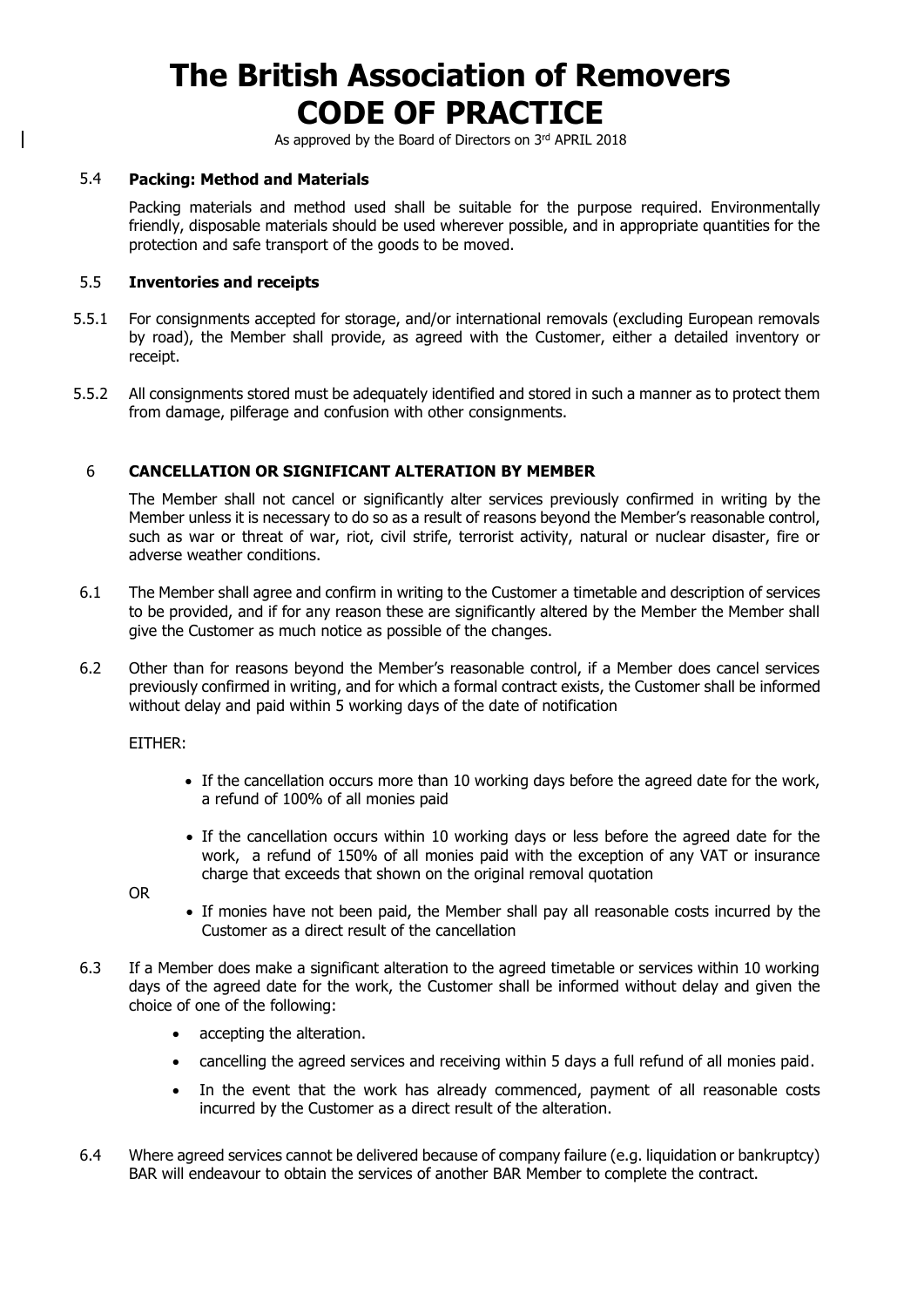As approved by the Board of Directors on 3rd APRIL 2018

6.5 In the event that arrangements in 6.4 above are not feasible and pre-payments have been made which cannot be refunded by the Member because of company failure, the Customer may apply for recompense from the BAR Advanced Payment Guarantee Scheme. **The BAR APG Scheme is subject to terms and conditions available upon request.**

#### 7 **COMPLAINTS, DISPUTES AND CLAIMS**

- 7.1 Members must have in place responsive and user friendly procedures for dealing with Customer complaints.
- 7.2 The Member must ensure that all staff are instructed in the handling of complaints. Staff should always adopt a friendly positive approach and avoid a negative attitude when handling a complaint.
- 7.3 Members must ensure that all staff are able to provide the name and contact details of the member of staff to whom complaints should be referred.
- 7.4 An acknowledgement of a complaint must be provided within 3 working days with an endeavour to resolve the matter within 8 weeks from the date of receipt of the complaint.

If at the end of 8 weeks the matter has not been resolved the Member should advise the Customer of the availability of the BAR ADR service (as described in the Foreword.)

- 7.5 All members shall maintain a complete record of complaints from which an analysis of activities covered by the Code can be obtained. Members should take action based on this information to improve their level of service to Customers. Members should review their complaints log on a regular basis and make these available to an Association auditor upon request.
- 7.6 Members shall co-operate with Customers, their advisors and the Association in the resolution of complaints and/or the handling of liability/insurance claims.

#### 8. **DISPUTES**

In the event of a dispute relating to the provision of a service covered by this Code, which cannot be resolved, either the Customer or the Member may refer it to the low cost independent Alternative Dispute Resolution (ADR) provided by the Association. Referral of a dispute to the ADR scheme does not prevent the Customer from taking subsequent legal action.

The Member must accede to participation in the scheme if the Customer so requests. Under this scheme, the case will be determined by an accredited independent ADR organisation. Recourse to the independent ADR scheme is subject to certain limits, current details of which are available upon request from BAR. Tel: 01923 699 486, Fax: 01923 699 481, Email: [consumer.affairs@bar.co.uk.](mailto:consumer.affairs@bar.co.uk)

The scheme is an effective and user friendly alternative to the County Court small claims procedure. Any award made under this scheme will be binding upon the BAR member. The consumer is free to reject the Ombudsman's decision or withdraw from the Ombudsman's process at any time. The BAR Independent Alternative Dispute Resolution scheme is provided by;

The Furniture Ombudsman (TFO) 3-4 Viewpoint Office Babbage Road Stevenage SG1 2EQ 0333 241 3209 [www.thefurnitureombudsman.org](http://www.thefurnitureombudsman.org/)



8.1 The Member's participation and co-operation in the ADR process shall be mandatory.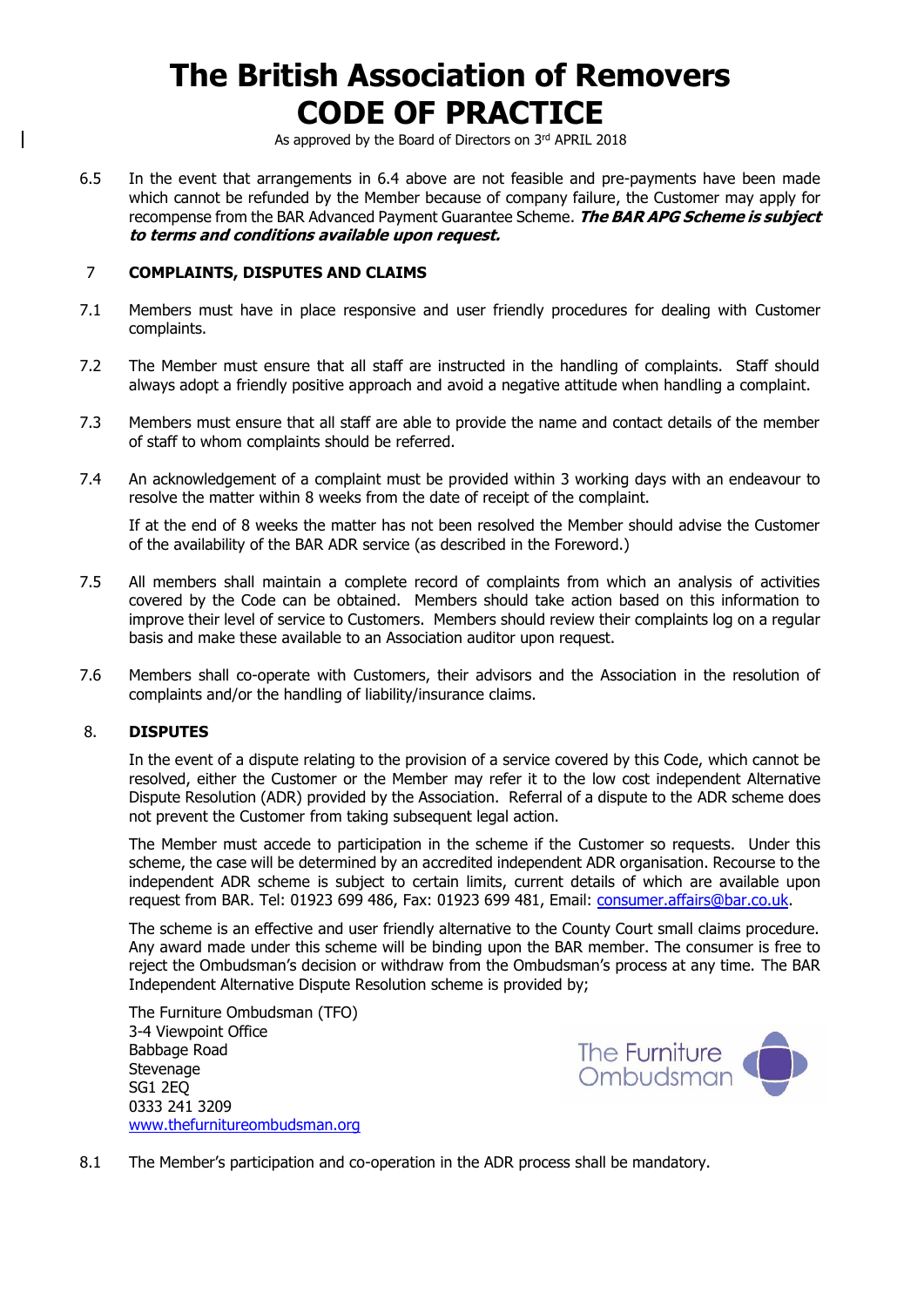As approved by the Board of Directors on 3rd APRIL 2018

### 9 **INFRINGEMENT AND ENFORCEMENT**

BAR, as Code Sponsor, will investigate all alleged breaches of this Code.

An independent Disciplinary Committee ensures that the Code is enforced effectively and disciplinary procedures are effective, fair and impartial. In addition the Committee deals with serious cases of non-compliance with the Code. Where a potential breach of this Code has been identified during the course of investigating a consumer complaint, BAR will normally endeavour to resolve the complaint before addressing the alleged breach.

- 9.1 The Member against whom the allegation has been made shall provide a detailed response to the Association, within 14 days
- 9.2 If the facts alleged against the Member are adjudged to constitute infringement of this Code, either the Association or the Disciplinary Committee shall have the power to impose any of the following sanctions:
	- Informal reprimand
	- Written warning
	- Re-inspection
	- Improvement notice
	- Fine
	- Compulsory retraining
	- Naming and shaming
	- Suspension of services to the member
	- Termination of membership

Any investigation or disciplinary action taken by the Association will be subject to periodic review by the Disciplinary Committee.

- 9.3 The Association has at all times the discretion to refer any alleged breach directly to the Disciplinary Committee
- 9.4 Where a sanction has been imposed by the Association the Member must within 14 days of the service of the notice:
	- accept the sanction

OR:

- request that the matter be referred to the Disciplinary Committee
- 9.5 Where the Member fails to comply with Clause 9.4, the Association shall refer the matter to the Disciplinary Committee.
- 9.6 The decision of the Disciplinary Committee will be final.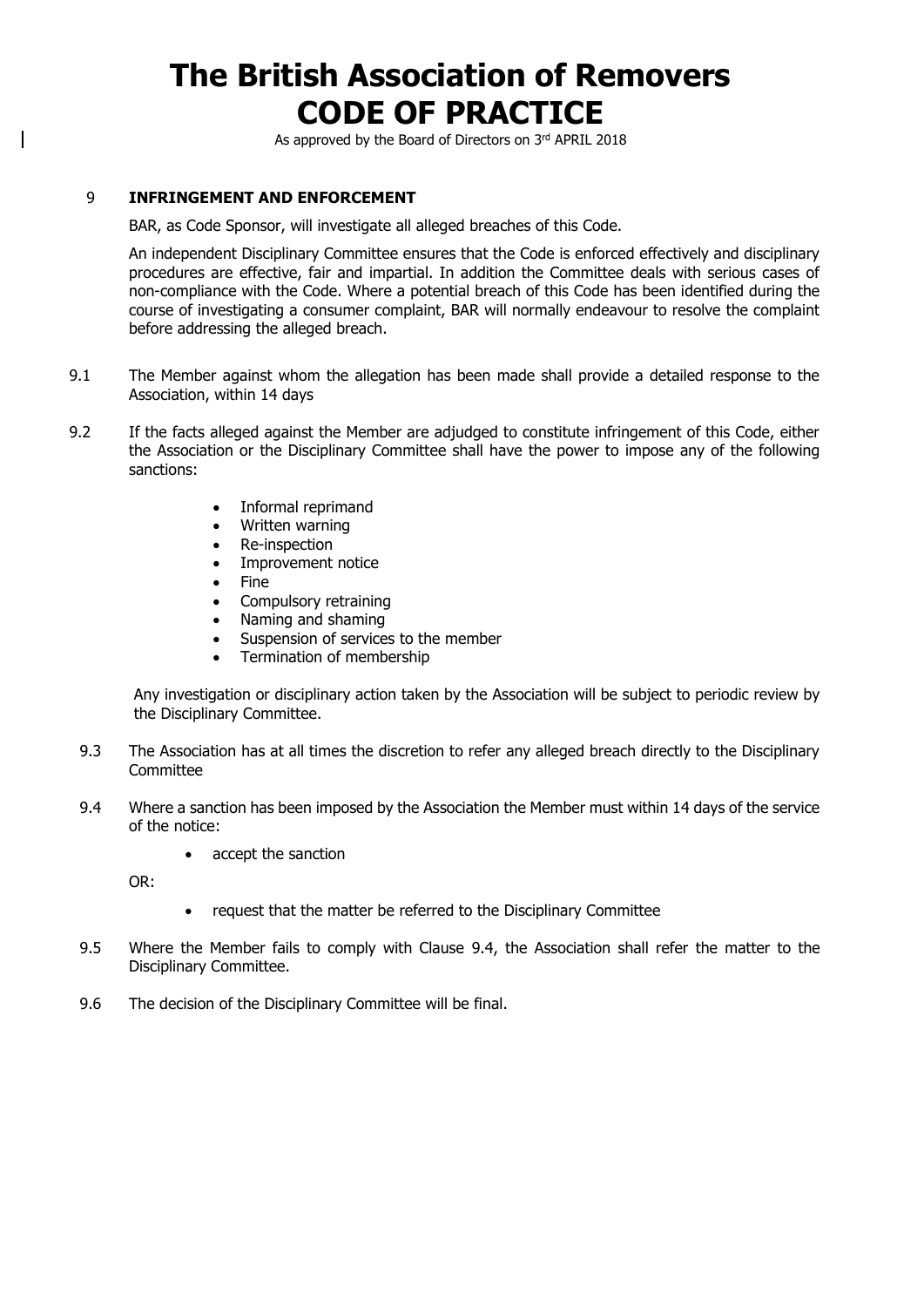As approved by the Board of Directors on 3rd APRIL 2018

### **Annex**

Current relevant statutory and regulatory requirements referred to in the Code include, but are not limited to:

- Consumer Protection from Unfair Trading Regulations 2008
- Unfair Terms in Consumer Contract Regulations 1999 (Prior to 5<sup>th</sup> October 2015)
- The British Code of Advertising Sales Promotion and Direct Marketing
- The Consumer Contracts (Information, Cancellation and Additional Charges) Regulations 2013
- Health & Safety regulations
- Transport legislation governing the operation of goods vehicles
- Sale of Goods Act 1979 (Prior to 5<sup>th</sup> October 2015)
- Consumer Rights Act 2015 (After 5<sup>th</sup> October 2015)
- Supply of Goods and Services Act 1982 (Prior to 5<sup>th</sup> October 2015)

### **Definitions**

For the purposes of this Code, definitions are as follows:

| Acceptance                                                      | The formal written confirmation by a Customer of acceptance of a Quotation<br>and the Terms and Conditions of the Contract                                                                                               |
|-----------------------------------------------------------------|--------------------------------------------------------------------------------------------------------------------------------------------------------------------------------------------------------------------------|
| <b>Advertising</b>                                              | The promotion of removal services on websites or in any printed, viewable,<br>audible or other form in order to attract business.                                                                                        |
| <b>Alternative</b><br><b>Dispute</b><br><b>Resolution (ADR)</b> | Alternative dispute resolution is the collective name given to several<br>methods of dealing with disputes without going to court.                                                                                       |
| <b>Association</b>                                              | The British Association of Removers.                                                                                                                                                                                     |
| <b>BAR</b>                                                      | The British Association of Removers.                                                                                                                                                                                     |
| Code                                                            | This The British Association of Removers (BAR) CTSI Approved Consumer<br>Code of Practice Scheme.                                                                                                                        |
| <b>Contract</b>                                                 | Document comprising an offer to provide removal and/or storage services at<br>a specified price, and incorporating an <b>Acceptance Form</b> for completion by<br>the <b>Customer.</b>                                   |
| <b>Customer</b>                                                 | A private individual who contracts with a <b>Member</b> for the removal, storage<br>or shipping of his/her household and personal effects.                                                                               |
| <b>Disciplinary</b><br><b>Committee</b>                         | An independently chaired committee which deals with serious cases of non-<br>compliance with the Code and ensures that the Code is enforced effectively<br>and disciplinary procedure are effective, fair and impartial. |